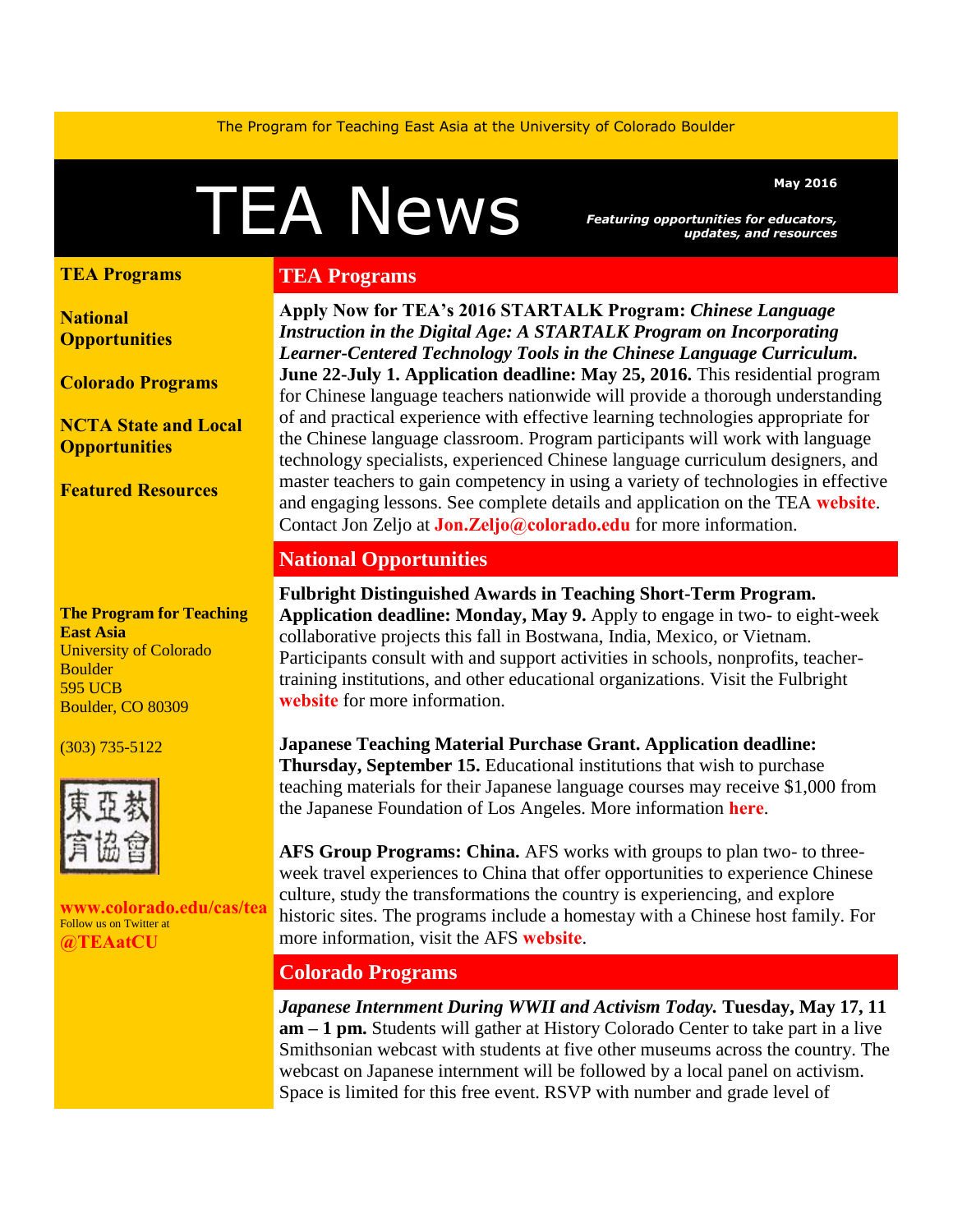students to **[april.legg@state.co.us](mailto:april.legg@state.co.us)**.

**Denver Cherry Blossom Festival. Saturday, June 18, 11 am – 6 pm and Sunday, June 19, 11 am – 4 pm.** This *sakura matsuri* features live music, including taiko drum performances, as well as traditional Japanese dance, cultural demonstrations, arts and crafts, and family activities. Japanese foods will be available for purchase. The free festival will be held in Denver on Lawrence Street between 19th and 20th Streets. For more information, including an entertainment schedule for both days, visit the festival **[website](http://cherryblossomdenver.org/)**.

*Japan and Disaster: 1670-1995.* Special Collections and Archives at the University of Colorado Boulder Libraries is featuring this exhibit that highlights the resilience of Japan in the face of tragedy and disaster. Patrons are welcomed to the reading room Monday through Friday from 10 am to 4 pm. Email **[spc@colorado.edu](mailto:spc@colorado.edu)** or call 303-492-6144 to schedule an appointment.

#### *Previously Announced Colorado Programs*

**Japanese American Resource Center of Colorado "All Things Japanese" Sale. Saturday-Sunday, May 7-8.** Buy or sell pre-owned Japanese items tableware, pottery, dolls, art, jewelry, kimono, textiles, etc.—at the Sakura Square Mezzanine Room (1905 Larimer Street in Denver). For more information, contact Gail Ida at **[gailann.ida@gmail.com](mailto:gailann.ida@gmail.com)** or Joyce Nakata Kim at **[joycenkim@hotmail.com](mailto:joycenkim@hotmail.com)**.

**Denver Art Museum Exhibition on** *Samurai: Armor from the Ann and Gabriel Barbier-Mueller Collection.* **Through Sunday, June 5**. This exhibition of 140 objects tells the story of the life, culture, and pageantry of samurai from the 1100s through the 1800s. The exhibition highlights the craftsmanship of the armor, weapons, horse trappings, and other battle gear. For more information or to buy tickets, visit the Denver Art Museum **[website](http://denverartmuseum.org/exhibitions/samurai)**. For information about special events associated with the exhibit, such as presentations on "Japanese Sword Fittings and the Samurai Tradition" (May 17, 6:30-7:30 pm) and "Geisha and Concubines" (May 25, noon-1 pm), visit the **[site](http://www.asianartassociation.org/lectures-special-events/)** of the Asian Art Association of the Denver Art Museum.

## <span id="page-1-0"></span>**NCTA State and Local Opportunities**

NCTA online and face-to-face seminars will begin again in September. Please look for announcements of new courses in August on the NCTA **[website](http://www.nctasia.org/)** under the "Find a Course" tab.

# <span id="page-1-1"></span>**Featured Resources**

NCTA at TEA offers two new NCTA Class Apps focused on China*'*s Millennials. In *Individualism and Upheaval Among China's Millennials*, author Eric Fish explores how China's millennial generation is coping with the nation's